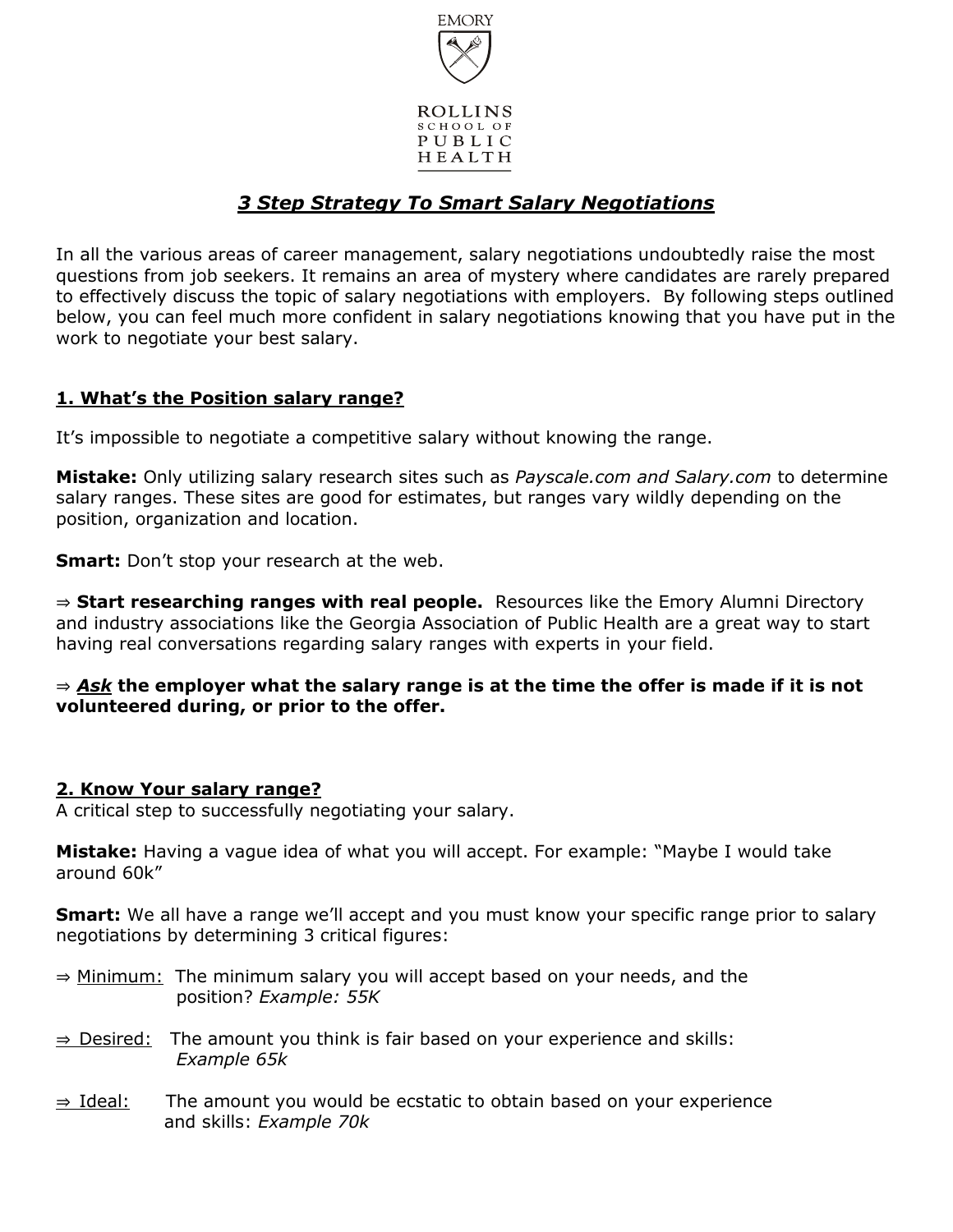Now you have created a range for yourself from *55-70k.* Compare that range to the research you have performed in step one to make sure you are not under valuing or over valuing your market value.

**Goal:** Your goal is to successfully negotiate an amount in your "desired to ideal" salary range of 65-70k.

**3. When the offer is made** - A typical Scenario and how to respond.

**Mistake:** *Candidate: "62,000 is a little lower than I had hoped, is it possible that we could go just a little higher?*" This is vague and you have given the employer no counter offer range to consider.

# **Smart:**

In step 2, you determined your "minimum to ideal" range is 55-70k. You have received an offer of 62k, and your "desired to ideal" range is 65k-70k.

*Candidate:* "*Thank you for the offer of 62,000. I am excited to be selected as your top candidate for this position. I understand from our prior discussions the range for this opportunity is in the 60's. Based on my skills, experience and advanced degree I bring to this opportunity, the salary I am requesting is in high 60's*."

**Next:** Be quite and wait for the employer to respond! Many times the employer will not immediately counter your offer, stating they will get back to you. Say thank you and ask when you can expect to hear back from them (important in case you have other upcoming or pending offers.) Continue to convey that you are excited about the position and the opportunity to work for the organization.

**Salary Negotiations Outcome:** In this particular negotiation, it would be typical for the employer to come back with a split of the 62k and your request for the high 60's, to extend an offer of around 65-67k.

*Finally*, don't forget to discuss as part of your negotiations additional benefits that affect your total compensation package such as medical coverage, continuing education and retirement plans for example.

*Congratulations! You have successfully negotiated your "desired to ideal range."*